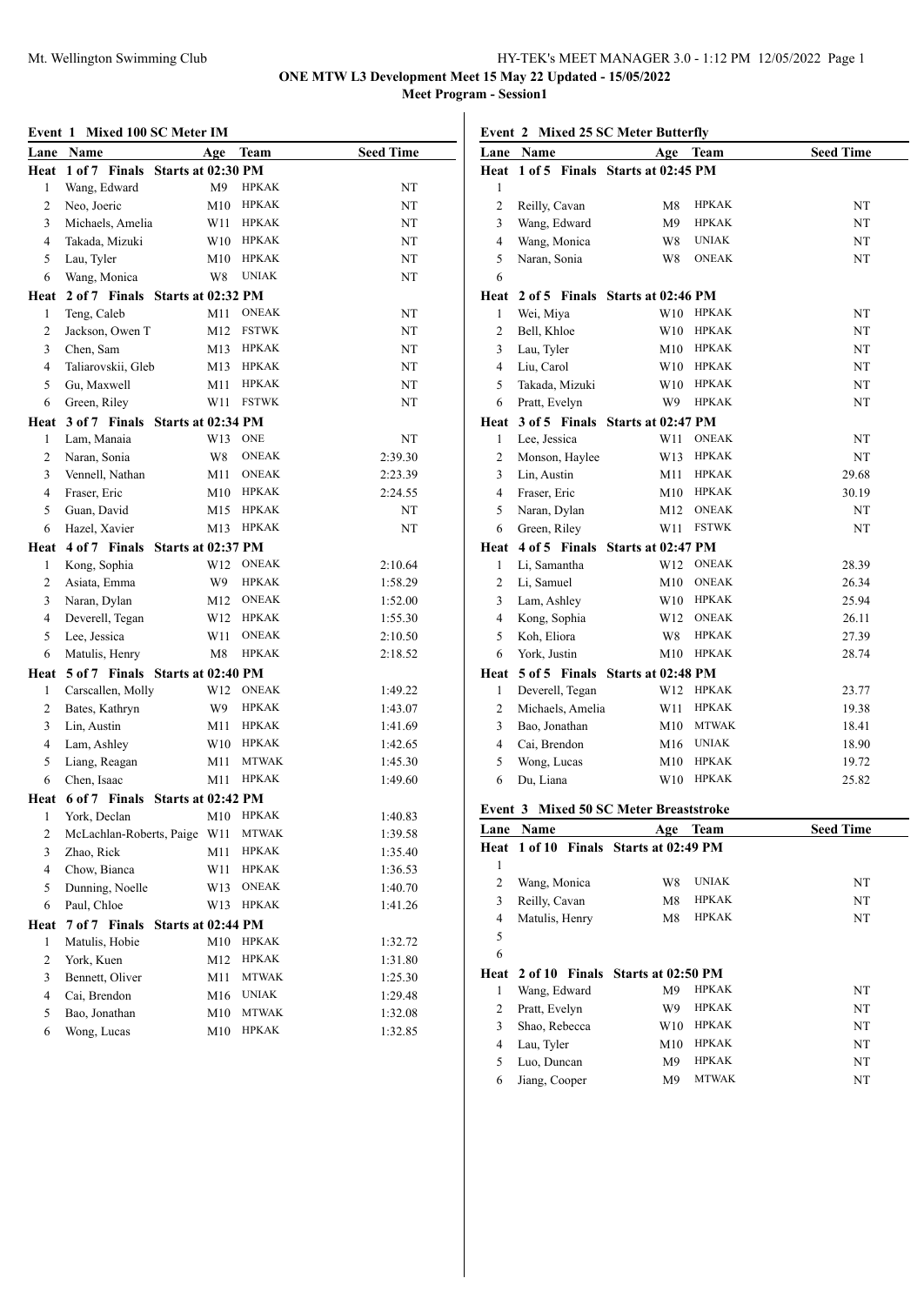**Meet Program - Session1**

|                | Heat 3 Finals (#3 Mixed 50 SC Meter Breaststroke) |                 |              |         |
|----------------|---------------------------------------------------|-----------------|--------------|---------|
| 1              | Vennell, Nathan                                   | M11             | <b>ONEAK</b> | NT      |
| 2              | Gu, Maxwell                                       | M11             | <b>HPKAK</b> | NT      |
| 3              | Teng, Caleb                                       | M11             | ONEAK        | NT      |
| $\overline{4}$ | Michaels, Amelia                                  | W11             | HPKAK        | NT      |
| 5              | Rakovics, Milan                                   | M11             | <b>HPKAK</b> | NT      |
| 6              | Takada, Mizuki                                    | W <sub>10</sub> | <b>HPKAK</b> | NT      |
|                | Heat 4 of 10 Finals Starts at 02:52 PM            |                 |              |         |
| 1              | Ellapen, Hannis                                   | M12             | <b>HPKAK</b> | NT      |
| 2              | Taliarovskii, Gleb                                | M13             | <b>HPKAK</b> | NT      |
| 3              | Paul, Chloe                                       | W13             | <b>HPKAK</b> | NT      |
| $\overline{4}$ | Hazel, Xavier                                     | M13             | HPKAK        | NT      |
| 5              | Monson, Haylee                                    | W13             | HPKAK        | NT      |
| 6              | Jackson, Owen T                                   | M12             | <b>FSTWK</b> | NT      |
| Heat           | 5 of 10 Finals Starts at 02:53 PM                 |                 |              |         |
| 1              | Lam, Star                                         | W8              | <b>ONEAK</b> | 1:33.26 |
| 2              | Fang, Catherine                                   | W10             | <b>ONEAK</b> | 1:15.37 |
| 3              | Rowson, Flynn                                     | M10             | HPKAK        | 1:10.82 |
| $\overline{4}$ | Koh, Eliora                                       | W8              | <b>HPKAK</b> | 1:10.94 |
| 5              | Naran, Sonia                                      | W8              | <b>ONEAK</b> | 1:19.49 |
| 6              | Guan, David                                       | M15             | <b>HPKAK</b> | NT      |
|                | Heat 6 of 10 Finals Starts at 02:55 PM            |                 |              |         |
| 1              | Asiata, Emma                                      | W9              | <b>HPKAK</b> | 1:08.93 |
| 2              | Lam, Michaela                                     | W10             | <b>ONE</b>   | 1:02.96 |
| 3              | Fraser, Eric                                      | M10             | HPKAK        | 1:02.76 |
| $\overline{4}$ | Deverell, Tegan                                   | W12             | <b>HPKAK</b> | 1:02.95 |
| 5              | York, Justin                                      | M10             | <b>HPKAK</b> | 1:02.98 |
| 6              | Tran, Sarah                                       | W11             | <b>HPKAK</b> | 1:09.48 |
| Heat           | 7 of 10 Finals Starts at 02:56 PM                 |                 |              |         |
| 1              | Kong, Sophia                                      | W12             | <b>ONEAK</b> | 1:02.05 |
|                |                                                   |                 |              |         |
| 2              | Bell, Khloe                                       | W <sub>10</sub> | <b>HPKAK</b> | 1:01.48 |
| 3              | Du, Liana                                         | W10             | HPKAK        | 1:00.66 |
| 4              | Naran, Dylan                                      | M12             | ONEAK        | 1:01.00 |
| 5              | Waters, Cody                                      | M10             | <b>HPKAK</b> | 1:01.83 |
| 6              | Lee, Jessica                                      | W11             | <b>ONEAK</b> | 1:02.56 |
|                | Heat 8 of 10 Finals Starts at 02:58 PM            |                 |              |         |
| $\mathbf{1}$   | Carscallen, Molly                                 | W12             | <b>ONEAK</b> | 58.83   |
| 2              | York, Declan                                      | M10             | <b>HPKAK</b> | 56.18   |
| 3              | Wei, Miya                                         |                 | W10 HPKAK    | 54.90   |
| 4              | Hazel, Faith                                      | W11             | <b>HPKAK</b> | 56.07   |
| 5              | York, Kuen                                        | M12             | <b>HPKAK</b> | 56.45   |
| 6              | Li, Samantha                                      | W12             | <b>ONEAK</b> | 59.67   |
| Heat           |                                                   |                 |              |         |
| 1              | 9 of 10 Finals Starts at 02:59 PM<br>Wong, Lucas  | M10             | <b>HPKAK</b> | 54.38   |
| $\mathbf{2}$   | Lam, Manaia                                       | W13             | <b>ONE</b>   | 53.16   |
| 3              | Hermans, Anja                                     | W12             | <b>HPKAK</b> | 51.63   |
| 4              | Lin, Austin                                       | M11             | <b>HPKAK</b> | 51.63   |
| 5              | McLachlan-Roberts, Paige                          | W11             | <b>MTWAK</b> | 54.04   |
| 6              | Koh, Eliana                                       | W12             | <b>HPKAK</b> | 54.67   |
| Heat           | 10 of 10 Finals Starts at 03:00 PM                |                 |              |         |
| 1              | Liang, Reagan                                     | M11             | <b>MTWAK</b> | 49.87   |
| $\mathbf{2}$   | Cruickshank, Peyton                               | W11             | FSTWK        | 48.06   |
| 3              | Chen, Sam                                         | M13             | HPKAK        | 47.47   |
| 4              | Grevers-Smith, Amaia                              | W12             | FSTWK        | 48.06   |
| 5              | Zhao, Rick                                        | M11             | <b>HPKAK</b> | 48.49   |

| Event 4 Mixed 100 SC Meter Freestyle |                                        |                    |               |                  |
|--------------------------------------|----------------------------------------|--------------------|---------------|------------------|
|                                      | Lane Name                              | Age                | Team          | <b>Seed Time</b> |
|                                      | Heat 1 of 10 Finals                    | Starts at 03:01 PM |               |                  |
| 1                                    | Reilly, Cavan                          | M8                 | <b>HPKAK</b>  | NT               |
| 2                                    | Luo, Duncan                            | M9                 | <b>HPKAK</b>  | NT               |
| 3                                    | Neo, Joeric                            | M10                | <b>HPKAK</b>  | NT               |
| $\overline{4}$                       | Jiang, Cooper                          | M9                 | <b>MTWAK</b>  | NT               |
| 5                                    | Wang, Monica                           | W8                 | <b>UNIAK</b>  | NT               |
| 6                                    | Matulis, Henry                         | M8                 | <b>HPKAK</b>  | NT               |
| Heat                                 | 2 of 10 Finals                         | Starts at 03:03 PM |               |                  |
| 1                                    | Lam, Michaela                          | W10                | <b>ONE</b>    | NT               |
| 2                                    | Takada, Mizuki                         | W10                | <b>HPKAK</b>  | NT               |
| 3                                    | Chen, Isaac                            | M11                | <b>HPKAK</b>  | NT               |
| $\overline{4}$                       | Liu, Carol                             |                    | W10 HPKAK     | NT               |
| 5                                    | Lau, Tyler                             | M10                | <b>HPKAK</b>  | NT               |
| 6                                    | Fraser, Eric                           | M10                | <b>HPKAK</b>  | NT               |
|                                      | Heat 3 of 10 Finals Starts at 03:05 PM |                    |               |                  |
| 1                                    | Green, Riley                           | W11                | <b>FSTWK</b>  | NT               |
| 2                                    | Michaels, Amelia                       | W11                | <b>HPKAK</b>  | NT               |
| 3                                    | Taliarovskii, Gleb                     | M13                | <b>HPKAK</b>  | NT               |
| $\overline{4}$                       | Jackson, Owen T                        | M12                | <b>FSTWK</b>  | NT               |
| 5                                    | Teng, Caleb                            | M11                | <b>ONEAK</b>  | NT               |
| 6                                    | Rakovics, Milan                        | M11                | <b>HPKAK</b>  | NT               |
| Heat                                 | 4 of 10 Finals                         | Starts at 03:07 PM |               |                  |
| 1                                    | Monson, Haylee                         |                    | W13 HPKAK     | NT               |
| 2                                    | Paul, Chloe                            | W13                | HPKAK         | NT               |
| 3                                    | Guan, David                            | M15                | HPKAK         | NT               |
| $\overline{4}$                       | Lam, Manaia                            | W13                | <b>ONE</b>    | NT               |
| 5                                    | Dunning, Noelle                        | W13                | <b>ONEAK</b>  | NT               |
| 6                                    | Erode Shiva, Trishul                   | M13                | <b>HPKAK</b>  | NT               |
|                                      | Heat 5 of 10 Finals Starts at 03:08 PM |                    |               |                  |
| 1                                    | Rowson, Flynn                          | M10                | <b>HPKAK</b>  | 2:12.28          |
| 2                                    | Vennell, Nathan                        | M11                | <b>ONEAK</b>  | 2:08.10          |
| 3                                    | Bell, Khloe                            | W10                | <b>HPKAK</b>  | 1:52.22          |
| $\overline{4}$                       | Tran, Sarah                            | W11                | <b>HPKAK</b>  | 2:03.93          |
| 5                                    | Fang, Catherine                        | W10                | <b>ONEAK</b>  | 2:08.41          |
| 6                                    | Naran, Sonia                           | W8                 | <b>ONEAK</b>  | 2:27.20          |
|                                      | Heat 6 of 10 Finals Starts at 03:11 PM |                    |               |                  |
| $\mathbf{I}$                         | York, Justin                           | M10                | ${\rm HPKAK}$ | 1:46.01          |
| $\overline{c}$                       | Li, Samantha                           | W12                | <b>ONEAK</b>  | 1:44.80          |
| 3                                    | Wei, Miya                              | W10                | <b>HPKAK</b>  | 1:44.19          |
| $\overline{4}$                       | Carscallen, Molly                      | W12                | <b>ONEAK</b>  | 1:44.28          |
| 5                                    | Lee, Jessica                           | W11                | <b>ONEAK</b>  | 1:44.92          |
| 6                                    | Asiata, Emma                           | W9                 | <b>HPKAK</b>  | 1:49.95          |
| Heat                                 | 7 of 10 Finals                         | Starts at 03:13 PM |               |                  |
| $\mathbf{1}$                         | Hazel, Faith                           | W11                | <b>HPKAK</b>  | 1:41.64          |
| 2                                    | Hermans, Anja                          | W12                | HPKAK         | 1:39.50          |
| 3                                    | Wong, Lucas                            | M10                | <b>HPKAK</b>  | 1:37.80          |
| 4                                    | Naran, Dylan                           | M12                | ONEAK         | 1:37.88          |
| 5                                    | Li, Samuel                             | M10                | <b>ONEAK</b>  | 1:40.52          |
| 6                                    | Waters, Cody                           | M10                | <b>HPKAK</b>  | 1:42.32          |
| Heat                                 | 8 of 10 Finals                         | Starts at 03:15 PM |               |                  |
| 1                                    | Kong, Sophia                           | W12                | <b>ONEAK</b>  | 1:37.34          |
| $\overline{c}$                       | Lam, Ashley                            | W10                | <b>HPKAK</b>  | 1:34.00          |
| 3                                    | York, Declan                           | M10                | <b>HPKAK</b>  | 1:29.87          |
| $\overline{4}$                       | Du, Liana                              | W10                | <b>HPKAK</b>  | 1:31.90          |
| 5                                    | Koh, Eliana                            | W12                | <b>HPKAK</b>  | 1:34.19          |
| 6                                    | Matulis, Hobie                         | M10                | <b>HPKAK</b>  | 1:37.44          |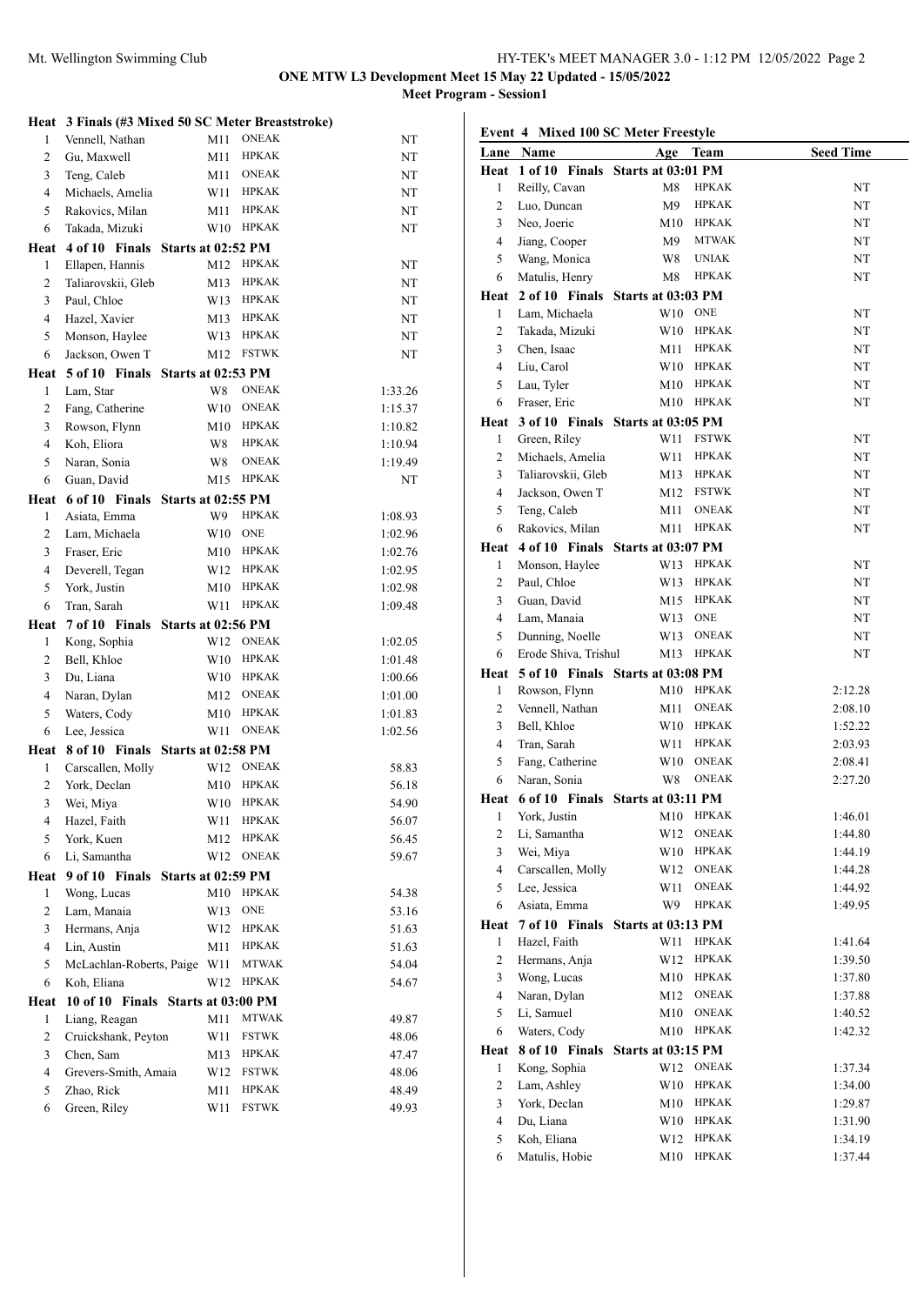**ONE MTW L3 Development Meet 15 May 22 Updated - 15/05/2022 Meet Program - Session1**

|                | Heat 9 Finals (#4 Mixed 100 SC Meter Freestyle) |     |              |         |
|----------------|-------------------------------------------------|-----|--------------|---------|
| 1              | Bates, Kathryn                                  | W9  | <b>HPKAK</b> | 1:28.30 |
| 2              | Liang, Reagan                                   | M11 | <b>MTWAK</b> | 1:26.39 |
| 3              | Cruickshank, Peyton                             | W11 | <b>FSTWK</b> | 1:23.40 |
| 4              | York, Kuen                                      | M12 | <b>HPKAK</b> | 1:25.28 |
| 5              | Lin, Austin                                     | M11 | <b>HPKAK</b> | 1:26.92 |
| 6              | Chow, Bianca                                    | W11 | <b>HPKAK</b> | 1:29.82 |
| Heat           | 10 of 10 Finals Starts at 03:19 PM              |     |              |         |
| 1              | Wang, Annika                                    | W14 | <b>HPKAK</b> | 1:19.11 |
|                |                                                 |     |              |         |
| $\overline{c}$ | Mu, Lawrence                                    | M12 | <b>MTWAK</b> | 1:17.81 |
| 3              | Bennett, Oliver                                 | M11 | <b>MTWAK</b> | 1:12.86 |
| 4              | Zhao, Rick                                      | M11 | <b>HPKAK</b> | 1:16.95 |
| 5              | Cai, Brendon                                    | M16 | <b>UNIAK</b> | 1:18.19 |
| 6              | Bao, Jonathan                                   | M10 | <b>MTWAK</b> | 1:21.28 |

#### **Event 5 Mixed 50 SC Meter Backstroke**

| Lane           | Name                    | Age                | Team         | <b>Seed Time</b> |
|----------------|-------------------------|--------------------|--------------|------------------|
| Heat           | 1 of 8 Finals           | Starts at 03:20 PM |              |                  |
| 1              |                         |                    |              |                  |
| $\overline{c}$ | Naran, Sonia            | W8                 | <b>ONEAK</b> | NT               |
| 3              | Jiang, Cooper           | M <sup>9</sup>     | <b>MTWAK</b> | NT               |
| $\overline{4}$ | Lam, Star               | W8                 | <b>ONEAK</b> | NT               |
| 5              | Wang, Monica            | W8                 | <b>UNIAK</b> | NT               |
| 6              |                         |                    |              |                  |
| Heat           | 2 of 8<br><b>Finals</b> | Starts at 03:22 PM |              |                  |
| 1              | Wang, Edward            | M9                 | <b>HPKAK</b> | NT               |
| $\overline{c}$ | Lau, Tyler              | M10                | <b>HPKAK</b> | NT               |
| 3              | Hazel, Faith            | W11                | <b>HPKAK</b> | NT               |
| $\overline{4}$ | Neo, Joeric             | M10                | <b>HPKAK</b> | NT               |
| 5              | Lam, Michaela           | W10                | <b>ONE</b>   | NT               |
| 6              | Luo, Duncan             | M <sub>9</sub>     | <b>HPKAK</b> | NT               |
| Heat           | 3 of 8 Finals           | Starts at 03:23 PM |              |                  |
| 1              | Teng, Caleb             | M11                | <b>ONEAK</b> | NT               |
| $\overline{c}$ | Guan, David             | M15                | <b>HPKAK</b> | NT               |
| 3              | Matulis, Henry          | M8                 | <b>HPKAK</b> | 1:00.29          |
| $\overline{4}$ | Reilly, Cavan           | M8                 | <b>HPKAK</b> | 1:01.74          |
| 5              | Jackson, Owen T         | M12                | <b>FSTWK</b> | NT               |
| 6              | Lee, Jessica            | W11                | <b>ONEAK</b> | NT               |
| Heat           | 4 of 8 Finals           | Starts at 03:24 PM |              |                  |
| $\mathbf{1}$   | Shao, Rebecca           | W10                | <b>HPKAK</b> | 57.08            |
| $\overline{c}$ | Takada, Mizuki          | W10                | <b>HPKAK</b> | 55.80            |
| 3              | Fraser, Eric            | M10                | <b>HPKAK</b> | 55.42            |
| $\overline{4}$ | Li, Samuel              | M10                | <b>ONEAK</b> | 55.45            |
| 5              | Chen, Isaac             | M11                | <b>HPKAK</b> | 56.59            |
| 6              | Erode Shiva, Trishul    | M13                | <b>HPKAK</b> | 58.62            |
| Heat           | 5 of 8 Finals           | Starts at 03:26 PM |              |                  |
| $\mathbf{1}$   | Vennell, Nathan         | M11                | <b>ONEAK</b> | 53.97            |
| $\overline{c}$ | Tran, Sarah             | W11                | <b>HPKAK</b> | 53.74            |
| 3              | Lam, Ashley             | W10                | <b>HPKAK</b> | 50.86            |
| $\overline{4}$ | Carscallen, Molly       | W12                | <b>ONEAK</b> | 51.62            |
| 5              | Naran, Dylan            | M12                | <b>ONEAK</b> | 53.82            |
| 6              | Kong, Sophia            | W12                | <b>ONEAK</b> | 54.84            |
| Heat           | 6 of 8 Finals           | Starts at 03:27 PM |              |                  |
| 1              | Liang, Reagan           | M11                | <b>MTWAK</b> | 49.42            |
| $\overline{c}$ | Wei, Miya               | W10                | <b>HPKAK</b> | 47.84            |
| 3              | York, Declan            | M10                | <b>HPKAK</b> | 47.05            |
| 4              | Lam, Manaia             | W13                | <b>ONE</b>   | 47.19            |
| 5              | Paul, Chloe             | W13                | <b>HPKAK</b> | 48.44            |
| 6              | Ellapen, Hannis         | M12                | <b>HPKAK</b> | 50.00            |

|      | Heat 7 of 8 Finals Starts at 03:29 PM |     |              |       |
|------|---------------------------------------|-----|--------------|-------|
| 1    | Wang, Annika                          | W14 | <b>HPKAK</b> | 46.77 |
| 2    | Lin, Austin                           | M11 | <b>HPKAK</b> | 45.82 |
| 3    | Mu, Lawrence                          | M12 | <b>MTWAK</b> | 45.21 |
| 4    | Dunning, Noelle                       | W13 | <b>ONEAK</b> | 45.22 |
| 5    | Zhao, Rick                            | M11 | <b>HPKAK</b> | 46.09 |
| 6    | See, Angelina                         | W7  | <b>UNIAK</b> | 46.98 |
| Heat | 8 of 8 Finals Starts at 03:30 PM      |     |              |       |
| 1    | Hazel, Xavier                         | M13 | <b>HPKAK</b> | 43.29 |
| 2    | Cruickshank, Peyton                   | W11 | <b>FSTWK</b> | 42.34 |
| 3    | York, Kuen                            | M12 | <b>HPKAK</b> | 40.76 |
| 4    | Cai, Brendon                          | M16 | <b>UNIAK</b> | 41.34 |
| 5    | Matulis, Hobie                        | M10 | <b>HPKAK</b> | 43.16 |
| 6    | Wong, Lucas                           | M10 | <b>HPKAK</b> | 43.42 |

# **Event 6 Mixed 100 SC Meter Breaststroke**

| Lane           | Name                                  | Age            | Team         | <b>Seed Time</b> |
|----------------|---------------------------------------|----------------|--------------|------------------|
|                | Heat 1 of 7 Finals Starts at 03:31 PM |                |              |                  |
| 1              | Wang, Monica                          | W8             | <b>UNIAK</b> | NT               |
| $\overline{c}$ | Jiang, Cooper                         | M <sup>9</sup> | <b>MTWAK</b> | NT               |
| 3              | Luo, Duncan                           | M9             | <b>HPKAK</b> | NT               |
| $\overline{4}$ | Wang, Edward                          | M9             | <b>HPKAK</b> | NT               |
| 5              | Koh, Eliora                           | W8             | <b>HPKAK</b> | NT               |
| 6              | Reilly, Cavan                         | M8             | <b>HPKAK</b> | NT               |
| Heat           | 2 of 7 Finals Starts at 03:33 PM      |                |              |                  |
| $\mathbf{1}$   | Lau, Tyler                            |                | M10 HPKAK    | NT               |
| $\overline{c}$ | Rakovics, Milan                       | M11            | <b>HPKAK</b> | NT               |
| 3              | Green, Riley                          | W11            | <b>FSTWK</b> | NT               |
| $\overline{4}$ | Tran, Sarah                           | W11            | <b>HPKAK</b> | NT               |
| 5              | Rowson, Flynn                         |                | M10 HPKAK    | NT               |
| 6              | Takada, Mizuki                        | W10            | <b>HPKAK</b> | NT               |
| Heat           | 3 of 7 Finals Starts at 03:35 PM      |                |              |                  |
| $\mathbf{1}$   | Grevers-Smith, Amaia                  | W12            | <b>FSTWK</b> | NT               |
| $\overline{c}$ | Paul, Chloe                           | W13            | <b>HPKAK</b> | NT               |
| 3              | Hazel, Xavier                         | M13            | <b>HPKAK</b> | NT               |
| $\overline{4}$ | Taliarovskii, Gleb                    | M13            | <b>HPKAK</b> | NT               |
| 5              | Chen, Sam                             | M13            | <b>HPKAK</b> | NT               |
| 6              | Jackson, Owen T                       | M12            | <b>FSTWK</b> | NT               |
| Heat           | 4 of 7 Finals Starts at 03:37 PM      |                |              |                  |
| $\mathbf{1}$   | Vennell, Nathan                       | M11            | <b>ONEAK</b> | 2:42.55          |
| $\overline{c}$ | Bell, Khloe                           | W10            | <b>HPKAK</b> | 2:24.27          |
| 3              | York, Justin                          | M10            | <b>HPKAK</b> | 2:19.82          |
| $\overline{4}$ | Naran, Sonia                          | W8             | <b>ONEAK</b> | 2:22.67          |
| 5              | Fraser, Eric                          | M10            | <b>HPKAK</b> | 2:28.11          |
| 6              | Guan, David                           | M15            | <b>HPKAK</b> | NT               |
| Heat           | 5 of 7 Finals Starts at 03:40 PM      |                |              |                  |
| $\mathbf{1}$   | Waters, Cody                          | M10            | <b>HPKAK</b> | 2:15.69          |
| 2              | Chen, Isaac                           | M11            | <b>HPKAK</b> | 2:08.81          |
| 3              | Hermans, Anja                         | W12            | <b>HPKAK</b> | 2:01.83          |
| $\overline{4}$ | Naran, Dylan                          | M12            | <b>ONEAK</b> | 2:07.50          |
| 5              | Gu, Maxwell                           | M11            | <b>HPKAK</b> | 2:13.00          |
| 6              | Li, Samantha                          | W12            | <b>ONEAK</b> | 2:19.75          |
| Heat           | 6 of 7 Finals Starts at 03:42 PM      |                |              |                  |
| $\mathbf{1}$   | Lin, Austin                           | M11            | <b>HPKAK</b> | 1:58.49          |
| 2              | McLachlan-Roberts, Paige W11          |                | <b>MTWAK</b> | 1:56.49          |
| 3              | Wong, Lucas                           | M10            | <b>HPKAK</b> | 1:54.25          |
| $\overline{4}$ | Carscallen, Molly                     | W12            | <b>ONEAK</b> | 1:54.52          |
| 5              | Lam, Ashley                           | W10            | <b>HPKAK</b> | 1:56.81          |
| 6              | Matulis, Hobie                        | M10            | <b>HPKAK</b> | 1:58.51          |